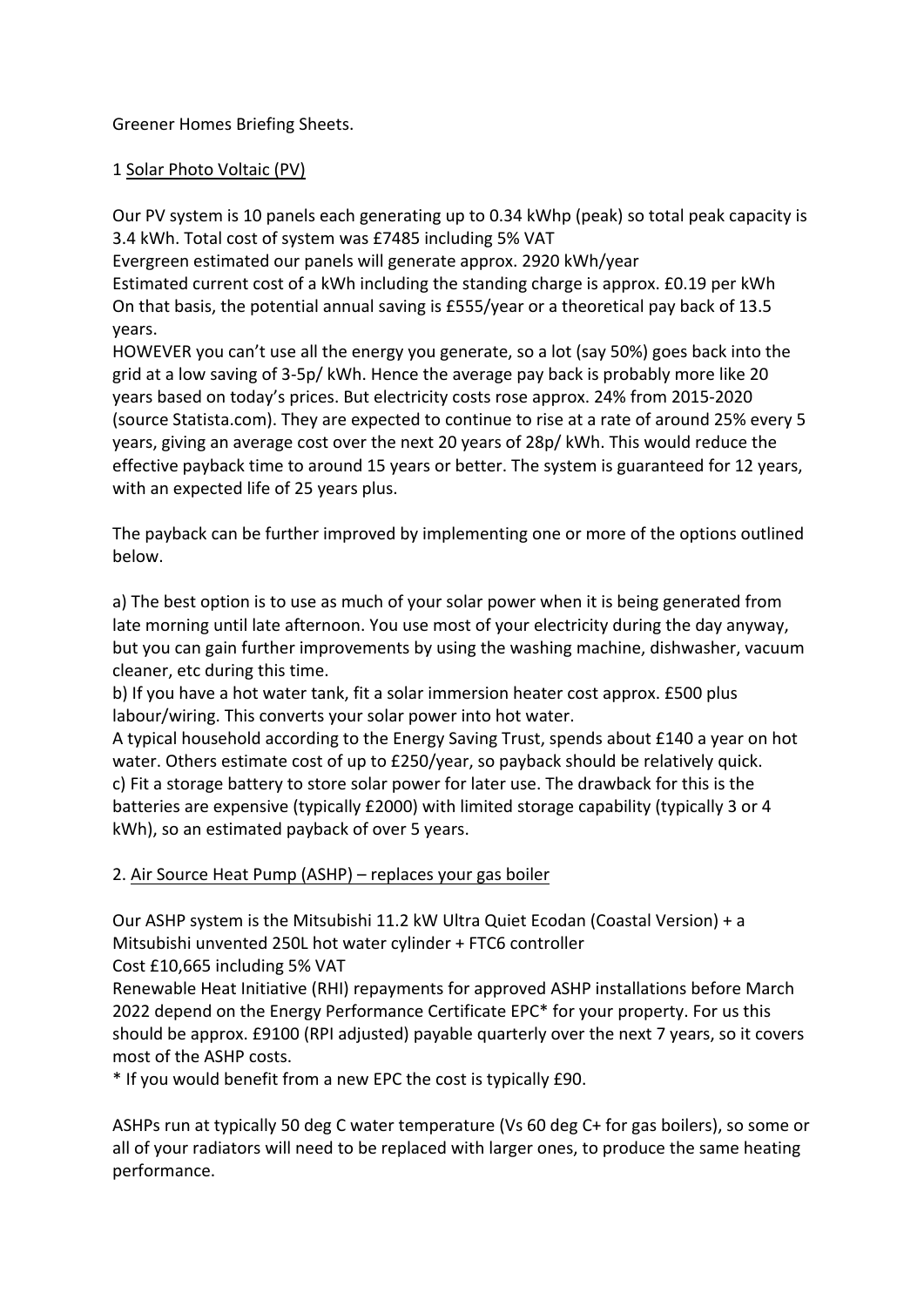For us that additional cost was about £2200 including 5% VAT\* \*We did have some other costs unique to our situation so these are not included here.

Western Power may require your electricity supply to be upgraded to cope with the increased electricity consumption. This can be free or anything from £300 to (in extreme cases £3000). For us it was £380 including VAT. (It is possible at some point Ofgem will start to fund this).

ASHPs typically convert every kWh of electricity they use into energy equivalent to 3.67 kWh of heat energy. Evergreen estimated as a guide only that for our 5 bed house our ASHP would have a running cost of £1188 per year, assuming it provides all of our heat and hot water. If an ASHP is combined with a solar PV installation then savings could be made, especially potentially for hot water costs.

### 3. Electric Vehicle & Home Charger

# Model

Our EV is the Renault Zoe i GT Line R135 Z.E. 50 Rapid Charge\* \*Rapid charge is useful on long journeys if you want to top up quickly Typical price\*\* to buy new, if you shop around (e.g. Use CarWow) is £27,000 This includes a reduction from a government grant currently worth £2500 https://www.gov.uk/plug-in-car-van-grants

Leasing deals should be available from around £280/ month

Vehicle Excise Duty is £0 but there may be an annual fee to pay for 5 years depending on the list price of the vehicle. For us this is £55

The car has a 5 year warranty. The battery has an 8 year warranty.

EVs are very reliable as they don't have as many moving parts as a petrol vehicle. We have owned an EV for 4 years and never broken down or run out of electric power. Like a petrol vehicle you just have to top it up before it has an empty tank/battery.

\*\*the current price includes a £350 contribution towards fitting your 7kWh home charger. https://www.gov.uk/government/collections/government-grants-for-low-emissionvehicles#electric-vehicle-homecharge-scheme A home charger fitted recently cost an additional £500 to fit.

# Range

Our estimated range on a full battery is 210 miles (Summer) and 170 miles (Winter). We have happily visited Wales on holiday (190 miles each way) only stopping once on the way there and once on the way back to top up. Normally we top up once a week.

200 miles is approx. 50 kWh so costs £9.50 at 19p/ kWh

With Octopus Go we charge at night for 5p/ kWh, so 200 miles costs us £2.50 Charging time

Our car has a 52 kWh battery so from empty to full on a 7 kWh supply is approx. 8 hours. In practice you don't start with an empty battery and normally only charge to around 90%, so your typical charging time at home would be around 4 hours. The last bit of charging (especially above 98%) takes a lot longer, so you only normally do this in preparation for a long journey.

Most people will charge the vast majority of the time at home (typically more than 95% of the time, in our case nearer 99%).